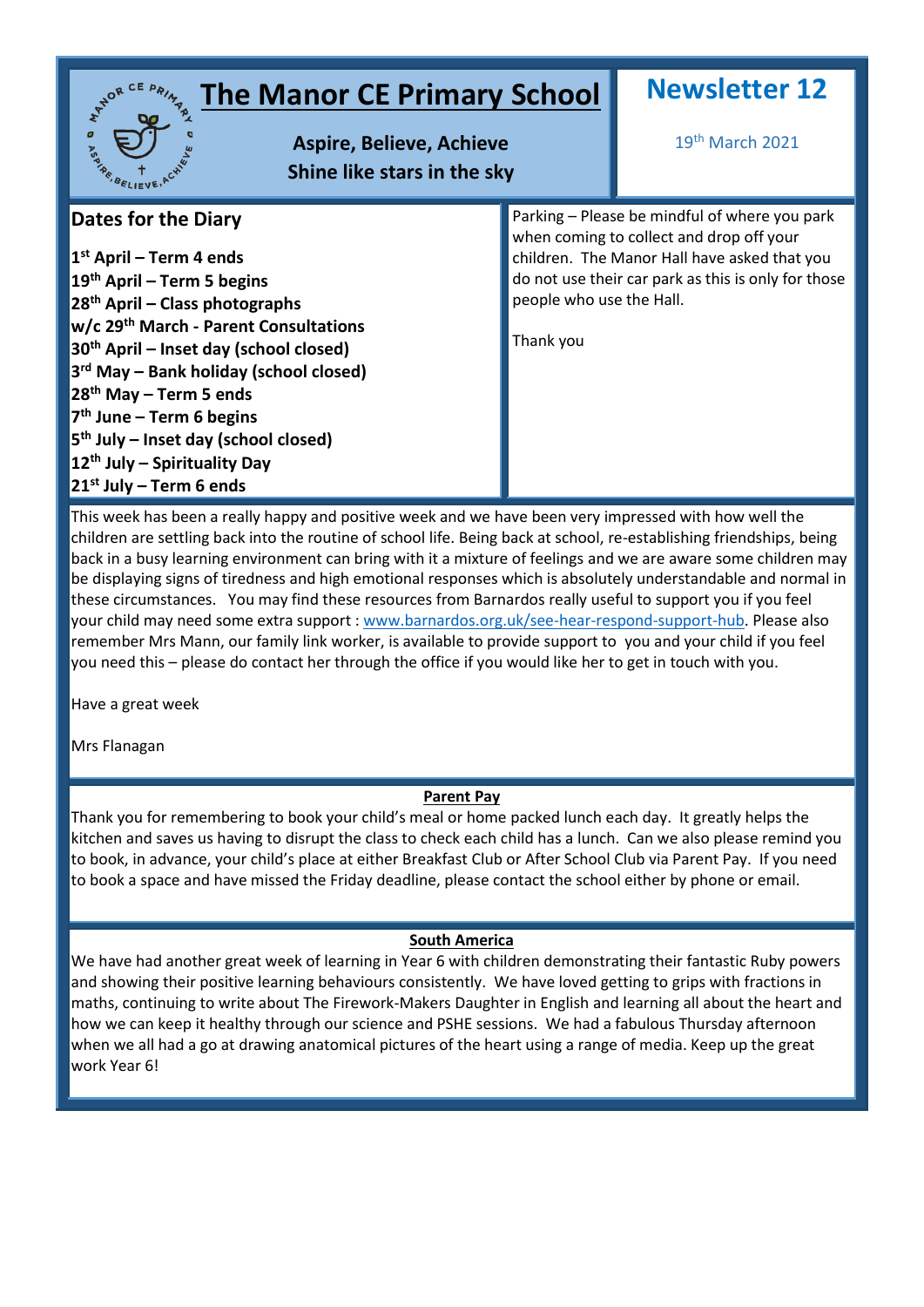

## **Africa Class**

This week in Year 2 we have done some fabulous learning! In maths we have been looking at estimation and rounding numbers and in English we read more of our exciting new story 'Little Red Reading Hood'. In topic, we have been exploring the suffragettes and women's rights in the 20<sup>th</sup> century which we found really interesting. In RE we looked at the Easter story, and spent time out in the forest re-enacting the story which we then performed as a class.

### **Antarctica Class**

Antarctica class has been enjoying their adventures around forest school and exploring nature. We have also been talking a lot about our gem powers and reinforcing which learning power matches to each gem. Everyone has been excited to tell staff members about what they have done throughout the day and the powers they have been using.

### **Asia Class**

This week, Year 4 have been exploring sound in Forest School! They started by exploring the role distance plays in hearing sounds and came to the conclusion that the further you are from a sound source the quieter the sound becomes. They also compared man-made sounds to nature sounds. Then, they used all the Forest School resources to make their own natural instruments! It sure was fun playing the instruments gathered round the fire pit.

### **Europe Class**

Another fantastic and energetic week in Year 3! We had a brilliant time in forest school on Wednesday where we created our own Greek headdresses and labyrinths. The forest was full of amethyst power. Well done for remembering to bring your reading records in Year 3! Remember, I will be giving out stickers every Friday to say if your child has read 5 times at home each week. This is so important as it will not just aid their reading skills but their writing too! We have another jam packed week next week so I hope you all have a restful weekend ready for more fun on Monday!